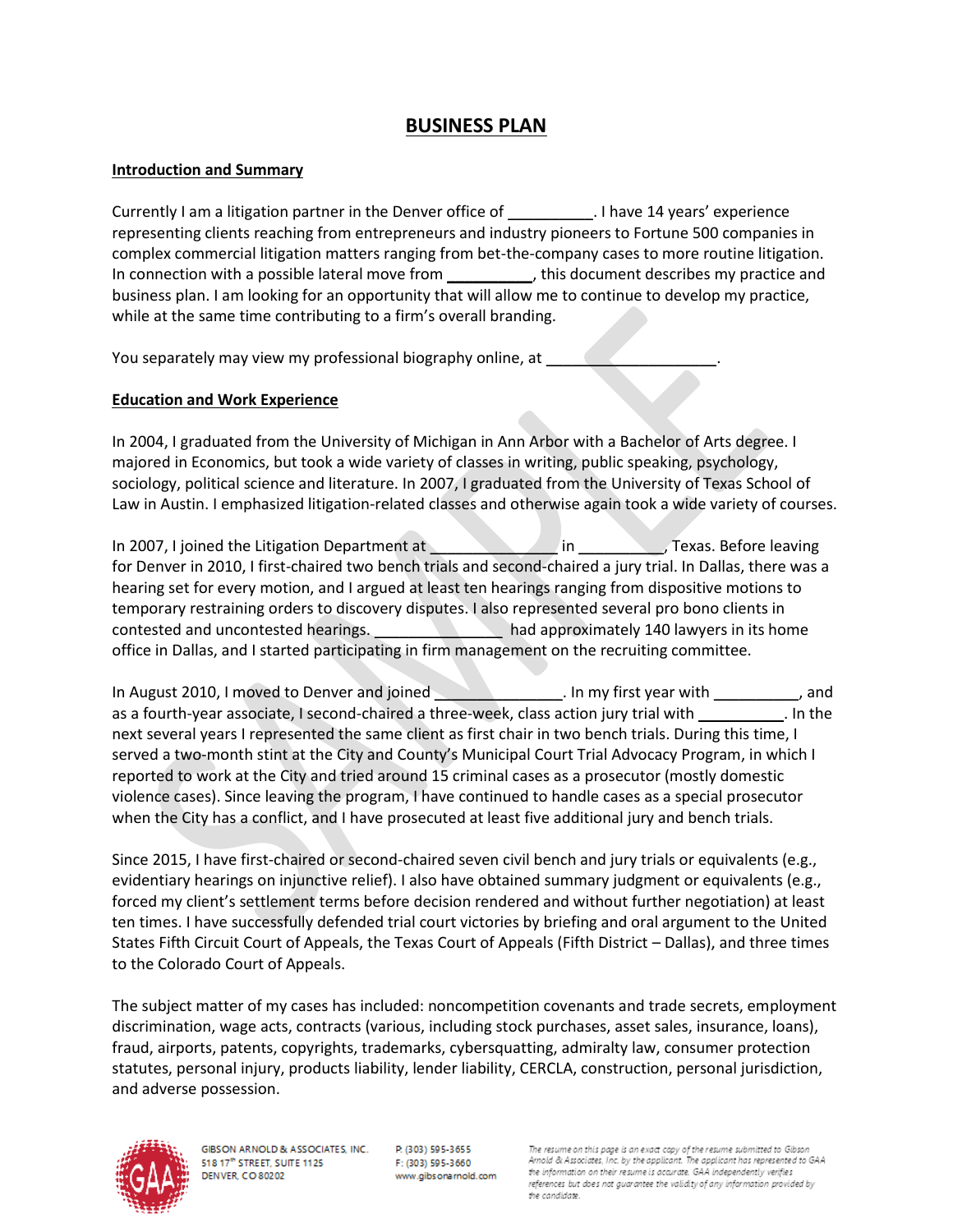I have represented a wide variety of clients, including clients in the following industries: disc drive and data storage, software, direct broadcast satellite television, internet service provisioning, criminal justice, mineral processing, airport, hotel and resort, gaming, financial services, energy, banking, telecommunications, textile services, fruit labeling, and home building.

At the end of this document you will find more personal information about my background and my interests.

## **Business History**

I made partner at **Example 2** beginning January 1, 2013. The following shows the money I have collected from matters for which I (was) am the sole partner in charge and for matters in which I (was) am the "relationship partner" -- which I define as clients that would have left with me if I had left \_\_\_\_\_\_\_\_\_\_ at the time:

**2013** – I collected \$1,000,000. My standard rate was \$385. The majority of my collections came from:

- An industry pioneer that I originated. The company was embroiled in a noncompete dispute. We went to jury trial and received hundreds of thousands of dollars in damages and attorney fees, and injunctive relief that allowed the client to grow from \$4 million annual revenue in 2002-03 to \$65 million annual revenue today.
- A textile services company with major employment litigation involving discrimination and wage act claims that could have led to significant liability exposure in its operations nationwide.
- A telecommunications company that I had represented earlier as an associate, and that turned to me only because of my earlier work. It later left when my rates went up.

**2014** – I collected \$1,600,000. My standard rate was \$425, but some of the below matters were discounted to between \$350-\$400. The bulk of my collections came from many sources.

- A national bank I had represented a few years earlier in \$200 million CERCLA litigation involving the Summitville Mine. I won summary judgment for the bank, and it returned with a multimillion dollar claim against a title insurer based on a defaulted construction loan contract and criminal borrower.
- An energy company with two major lawsuits against it and its Board of Directors. One lawsuit involved a breach of contract claim made by the former founder and CEO; the other involved a preferred investor claim in Delaware for securities fraud and breaches of fiduciary duties. I had counseled the company on various business and employment issues (not the CEO), and it turned to me for the defense of these lawsuits.
- The industry pioneer, who was still litigating multiple lawsuits and issues against a former partner turned competitor.
- A company that provides private probation services and that develops and sells electronic monitoring devices for use with criminal offenders and others under supervision orders (e.g., detained aliens under a large contract they recently gained from the Department of Homeland Security). The company was involved in several lawsuits, ranging from litigation with competitors to litigation brought by offenders and victims.
- An entrepreneur and venture capitalist litigating his departure from his firm.

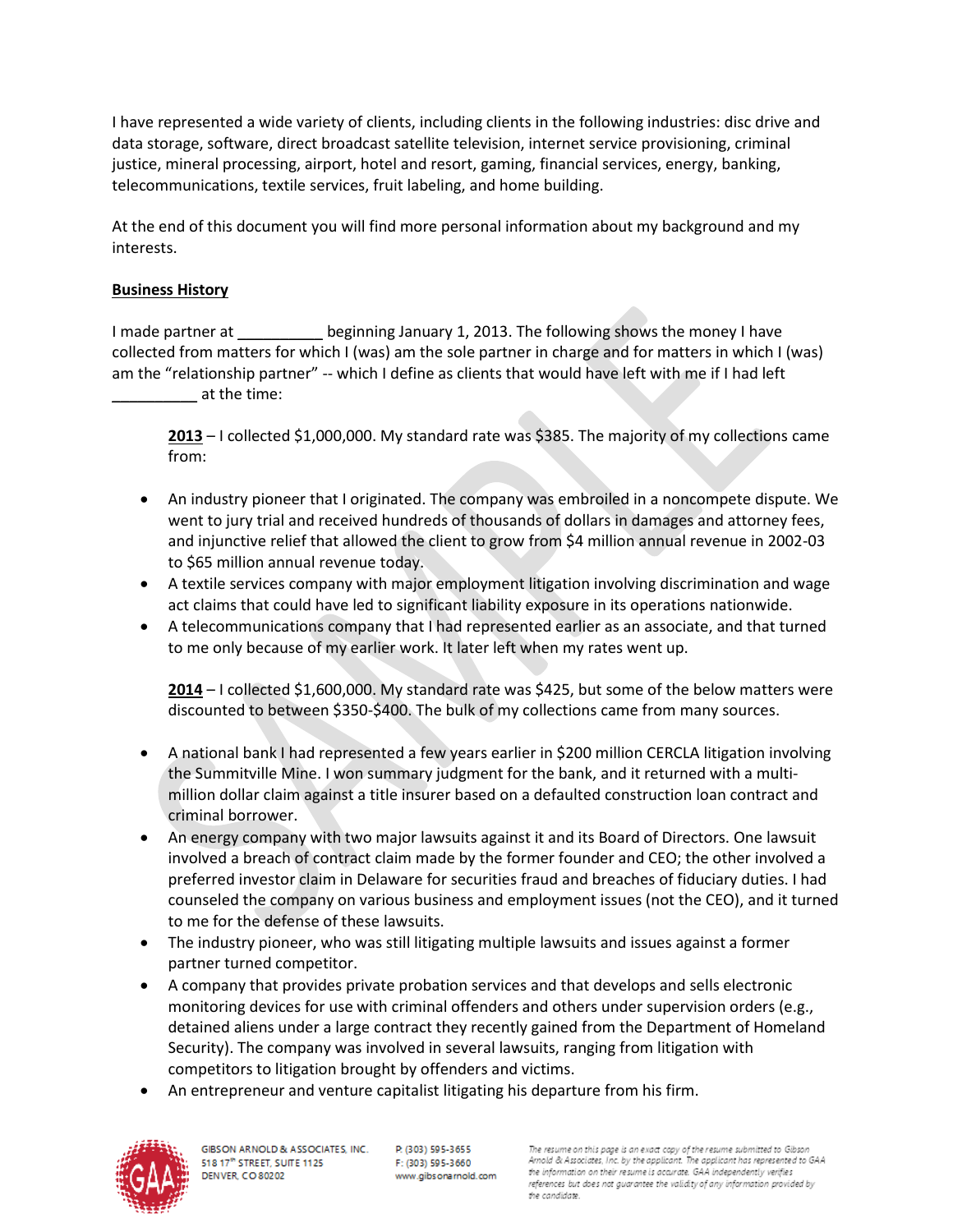- A disc drive manufacturer that I have represented in employment litigation since 1996.
- A new contract from the City to represent it in DIA regulatory and litigation matters, which at the time included rate and revenue diversion disputes primarily with United and Frontier. (I had represented the City in the late 90's as an associate and maintained that relationship.)

**2015** – I collected \$1,750,000. My standard rate was \$450, but some of the below matters were discounted to between \$350-\$400. My collections came from several sources.

- The energy company. I obtained dismissal of the bulk of the fraud and fiduciary duty claims, and the parties settled. The company was sold, and I believe is being further carved up and sold.
- The entrepreneur and venture capitalist litigating his departure from his firm. (We reached a settlement that effectively led to his retirement.)
- The industry pioneer, who was still litigating multiple lawsuits and issues against a former partner turned competitor. The client left near the end of 2004 because of rates, but is still a close contact and friend. I would expect to earn back his business if I could reach an agreeable rate with him (probably in the \$300-400 range).
- The disc drive manufacturer that I have represented in employment litigation since 1996.
- The City for my work on DIA rates and charges disputes. The City did not renew my contract in 2005 after my rate went up again, and **Letter Lie and Lie and World not approve** the City's desired discount.
- The company that provides private probation services and that develops and sells electronic monitoring devices for use with criminal offenders and others under supervision orders.
- The national bank, which had three other pieces of financial services litigation arise.
- Foreclosure work from a major lender that I originated through a referral from the national bank.
- A casino in Blackhawk facing three major employment lawsuits. The company was later sold.

**2016** – I collected \$500,000. My rate increased to \$475 and then rose to \$500 mid-year. As explained above in the 2004 discussion, I lost many sources of collections through circumstance or inability to receive approval from **the end of rate discounts necessary to keep the** clients. My collections came from:

- The disc drive manufacturer that I have represented in employment litigation since 1996.
- The company that provides private probation services and that develops and sells electronic monitoring devices for use with criminal offenders and others under supervision orders.
- The foreclosure work from a major lender that I originated through a referral from the national bank.
- A telecommunications company that I obtained through referral.
- A manufacturer of mineral processing equipment that I originated. The company is defending against a trade secrets case brought by an aggressive and hot-tempered competitor.

**2017** – Given the pace of my matters, the year should end somewhere between \$750K to \$1.25M, depending on settlement and dispositive motions. (I have collected \$375,000 through June 2017.) My rate is \$525, and I have been told my rate will be going up very soon. My collections are coming from:

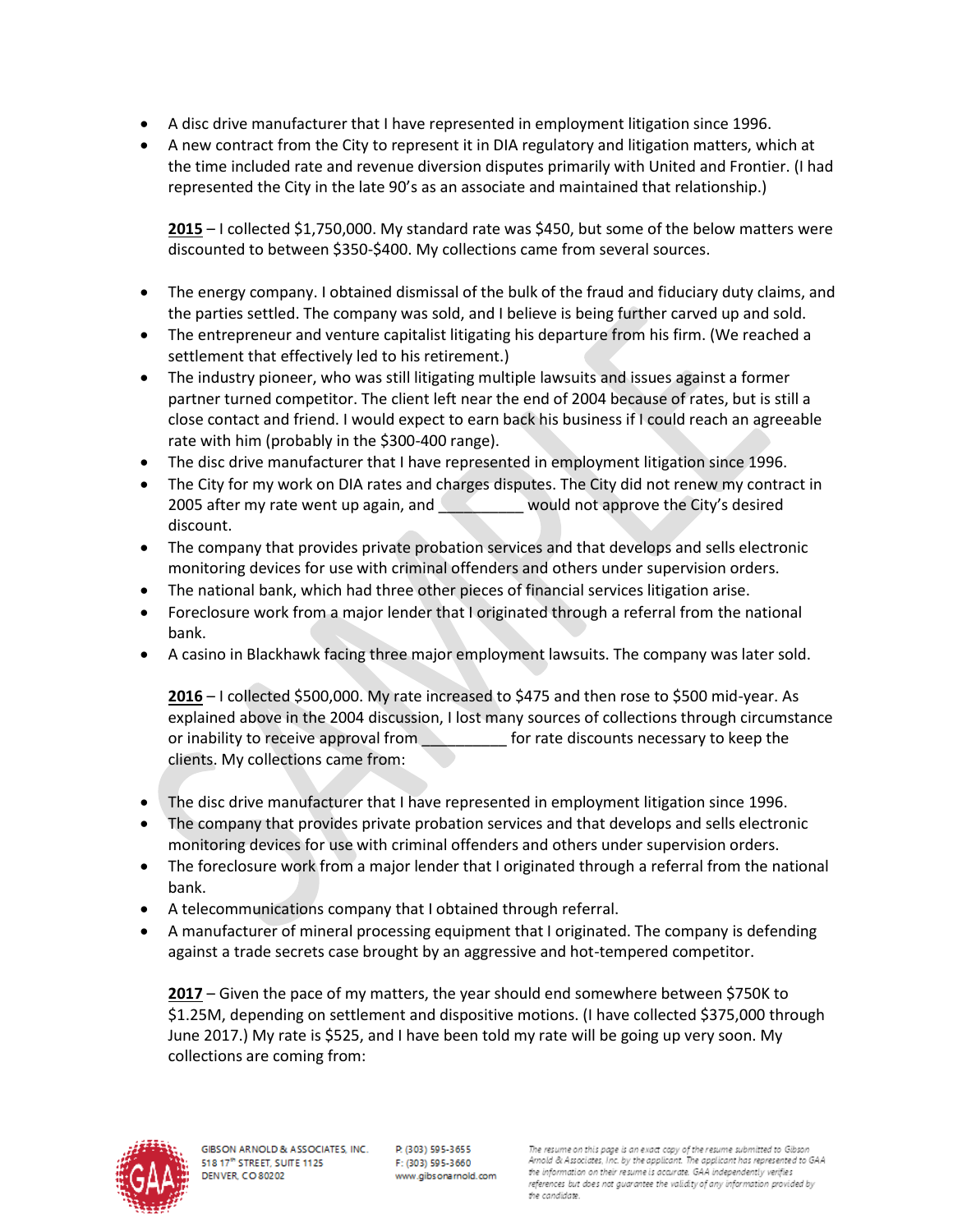- The disc drive manufacturer that I have represented in employment litigation since 2011.
- An Australian software company I originated. The company is defending trade secrets litigation brought by a fierce rival, and the company is looking to expand its operations into the United States.
- The company that provides private probation services and that develops and sells monitoring devices for use with criminal offenders and others under supervision orders.
- The foreclosure work from a major lender.
- The manufacturer of mineral processing equipment.
- The telecommunications company.

### **Bar Admissions**

State of Texas: November 6, 2007

U.S. District Court for the Northern District of Texas: March 12, 2008 U.S. District Court for the Eastern District of Texas: May 24, 2009 State of Colorado: October 23, 2010 U.S. District Court for the District of Colorado: November 30, 2010 U.S. Court of Appeals for the Tenth Circuit: December 20, 2010 U.S. Court of Appeals for the Federal Circuit: September 6, 2013 U.S. Court of Appeals for the Fifth Circuit: August 19, 2014 United States Supreme Court: September 3, 2015

### **Hours**

As an associate from 2010 until 2013, each year I billed over 2,000 hours and contributed 500 hours in client development and firm management activities. I participated on committees involved with recruiting (summer and lateral), pro bono, associate retention, and technology strategy.

As a partner from 2013 to present, each year I have billed between 1,700-1,800 hours with 800- 900 nonbillable hours. In addition to client development activities and general office/firm administration, I lead or am substantially involved in office and firm-wide committees involved with recruiting and hiring (summer and lateral), associate training, associate evaluations, and pro bono.

### **Pro Bono**

I spend approximately 100 hours per year on pro bono work as Co-Chair of the Lawyers Committee's Hate Violence Task Force and as special prosecutor for the City. The Lawyers Committee is a 28-year-old nonpartisan, nonprofit consortium of Denver-area law firms. In leading the Hate Violence Task Force, I develop and present mock trials based on hate crimes to junior-high, high school, college and graduate students all over Colorado. Recently we have been partnering with the Colorado Civil Rights Division by attending and raising awareness at "town meetings" and other programs in outlying areas of the state. For my efforts as a volunteer since 2011, and as Co-Chair since 2013, the 47 member law firms of the Lawyers Committee voted me and my co-chair the 2016 Lawyers Committee "Individual of the Year."

As special prosecutor, I prosecute domestic violence and other municipal code cases when the City has a conflict. I have provided these services to the City on a pro bono basis since 2011.



GIBSON ARNOLD & ASSOCIATES, INC. 518 17th STREET, SUITE 1125 **DENVER, CO 80202** 

P. (303) 595-3655 F: (303) 595-3660 www.gibsonarnold.com

me on this page is an exact copy of the resume submitted to Gibso. Arnold & Associates, Inc. by the applicant. The applicant has represented to GAA the information on their resume is accurate. GAA independently verifies references but does not guarantee the validity of any information provided by the candidate.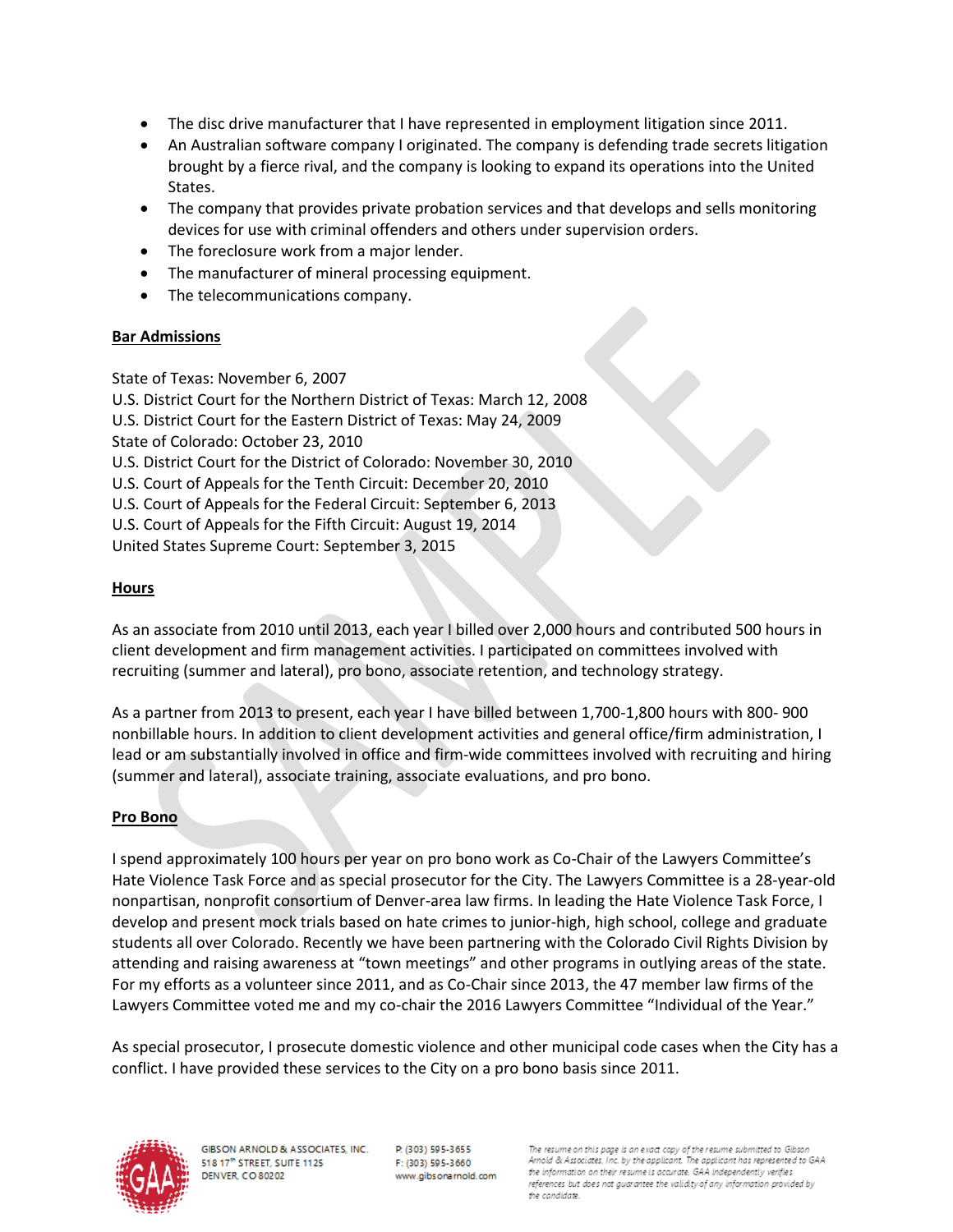A move from equil allow me to participate more freely and substantially in local organizations, charitable or otherwise, to further foster contacts and enhance my overall reputation both individually and on behalf of a firm.

### **Goals and Plan**

## **External**

My experience has been that the best business development begins with current clients. First, it leads to increasing work beyond that which you normally perform. Second, it leads to referrals. For these reasons I focus on several key service aspects:

One, being responsive and available by cell phone and in the office, at home and remotely. In my experience, clients want the ability to turn to me as a steady point of contact for many different matters, even if I have delegated the matter to another partner or to an associate. They also want to know that the project or worry has been transferred from their desk to mine.

Two, I believe strongly in personal meetings. I frequently seek excuses to treat current or potential clients to a meal or a sporting event, and to visit their offices, even if it means jumping on a plane on my nickel. I tend to associate with my client contacts outside of work, based in part on the fortuity that many would be friends if we had met outside of business.

Three, learning the client's business - the people, the product/service, and the industry. Understanding at a core level what the client does, how they make their money, and to whom they are beholden is invaluable information towards graduating from the role of litigator and trial lawyer to a trusted confidant, a consigliere.

Four, delivering impeccable work product and results at or above client expectations. I love the thrill of practicing law: interviewing witnesses and reading documents, researching and developing legal arguments, writing and arguing motions, counseling client decisions, taking cases to trial, and defending judgments on appeal. Quite simply, those day-to-day thrills are why I went to law school.

I believe there is a strong likelihood several clients will follow me to a new firm because they are clients I originated or have taken over from a lawyer who moved and went in-house (and they do not appear wed to  $\qquad$  ):

- The disc drive manufacturer that I have represented in employment litigation since 2011. [approximately \$200-250K annually]
- The Australian software company. It needs help in the areas of litigation with vendors and competitors, employment start up and related litigation, patents and trademarks, general transactional work (e.g., reseller and license agreements), and possible future financings and/or merger & acquisitions. [approximately \$250K- 500K annually]
- The company that provides private probation services and that develops and sells monitoring devices for use with criminal offenders and others under supervision orders. [approximately \$100K annually]
- The foreclosure work from a major lender. [approximately \$75K annually]
- The manufacturer of mineral processing equipment. [approximately \$25-50K annually]

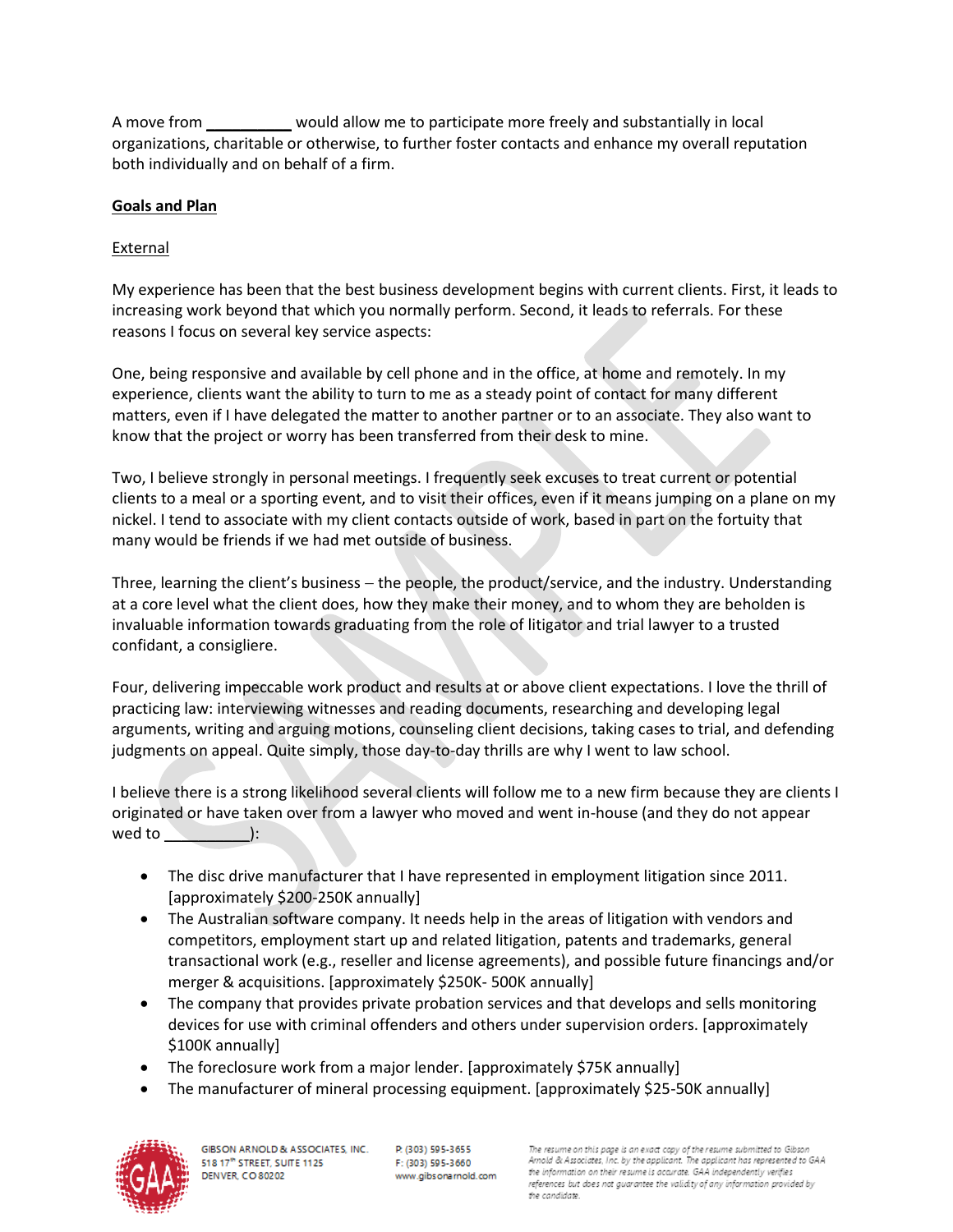The telecommunications company. [approximately \$5-10K annually]

It is very possible that several clients will follow me on a limited basis, mostly in the area of employment counseling and advice: an internet software development company, a communications company, a consumer debt company, and a direct satellite broadcast company.

After a move, I also would call on many current election of clients that do not appear to be tied to and see if I could gain their business based on a platform of better rates for equal or better service. Separately I would focus on trying to regain former clients that left because of rates.

### Internal

Paramount to my transition is gaining the trust and confidence of my new partners, the associates, and the staff. Parallel to the above external efforts to develop my practice, I would focus on integrating internally with the firm's litigation and transactional practices, both locally and in other offices. I would spend the necessary time, and make personal visits if necessary, to educate and incent my anticipated portable clients about the benefits of transitioning to my new firm, including the services available from its transactional attorneys. I also would promote and capitalize on opportunities to serve the litigation and counseling needs of existing firm clients.

I enthusiastically look forward to developing speaking engagements and publishing immediate client alerts in reaction to important new legislation and court decisions. At there is very little by way of promising opportunities in this area. Speaking and writing projects may get the \_ name out in the Denver market, but rates not only prevent me from successful follow-up, they tend to label me as unapproachable. In the past, I have guest lectured the Trial Advocacy course at Denver University School of Law and presented at the legal education seminars

, and **Example 20. Going forward, I would focus on speaking at client**related industry conferences, and at legal conferences aimed more at in-house counsel and sources of referrals. I would explore writing opportunities in publications read by our targeted client audiences. I also will continue preparing and presenting client training seminars, of which I have done a good number at **I** Nould welcome continuing opportunities to teach, either as a guest lecturer, an adjunct professor, or a faculty member at legal skills training programs such as NITA.

## **Personal**

I am married, currently without children. My wife is a Wyoming / Colorado native and is a paralegal in the Private Wealth and Tax group of \_\_\_\_\_\_\_\_\_\_\_\_\_\_\_ Denver office.

I come from a melting pot consisting of an Egyptian base with English and Finnish seasonings. My father came to the United States from Egypt when he was 20 with a backpack and two friends, and he stayed. He is a retired chemist. My mother came from a family of educators in the mining towns of Michigan's Upper Peninsula. She is a retired school psychologist. They nest in Lansing, Michigan but spend their retirement traveling the world and packing their schedules with community activities. I take after my parents – I am a habitual explorer and traveler.

I am an avid fan of sports, both as a participant and as a spectator, although one could never look at me and think "jock." I play and watch both team sports and individual sports. From my youth through college I concentrated on soccer, traveling nationally and internationally to many tournaments. I also played high-school varsity tennis and golf. In college I played all kinds of intramurals, including



GIBSON ARNOLD & ASSOCIATES, INC. 518 17th STREET, SUITE 1125 **DENVER, CO 80202** 

P. (303) 595-3655 F: (303) 595-3660 www.gibsonarnold.com

ime on this page is an exact copy of the resume submitted to Gibsor Arnold & Associates, Inc. by the applicant. The applicant has represented to GAA the information on their resume is accurate. GAA independently verifies references but does not guarantee the validity of any information provided by the candidate.